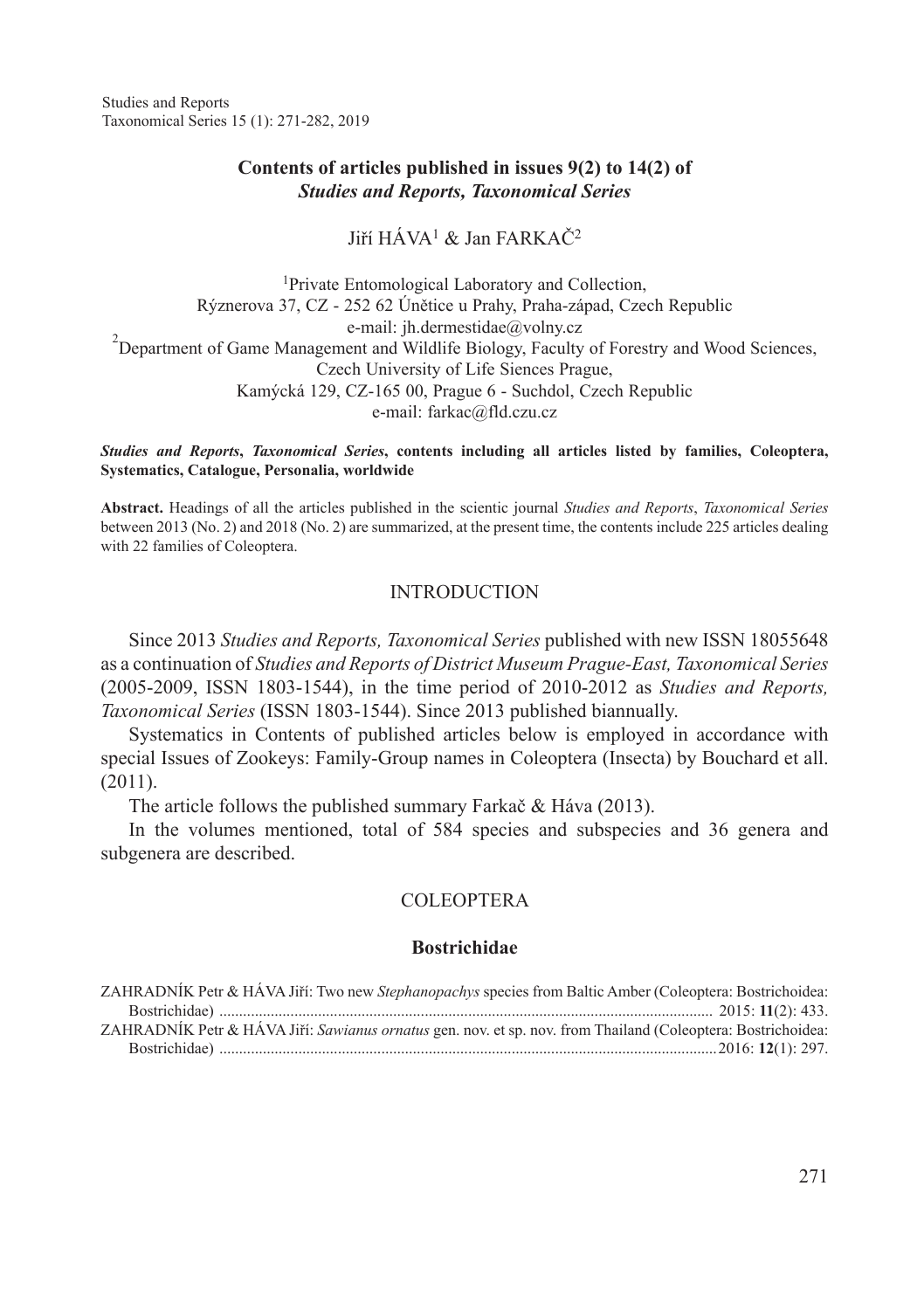## **Buprestidae**

# **Byrrhidae**

KITANO Takanobu: Two new species of pill beetles (Coleoptera: Byrrhidae) from Japan .......... 2017: **13**(1): 135. KITANO Takanobu: Description and note on Japanese *Byrrhus* Linnaeus (Coleoptera: Byrrhidae) 2018: **14**(1): 97.

### **Carabidae**

| BAEHR Martin: New species of the genus Arhytinus Bates. 4 <sup>th</sup> supplement to the "Revision of the genus Arhytinus |
|----------------------------------------------------------------------------------------------------------------------------|
|                                                                                                                            |
| BAEHR Martin: A new species of the genus Coptodera Dejean, 1825 from Tanimbar Islands (Coleoptera:                         |
|                                                                                                                            |
| BAEHR Martin: New species of the genus <i>Dolichoctis</i> Schmidt-Goebel from the Papuan and Oriental Regions              |
|                                                                                                                            |
| BAEHR Martin: A new species of the genus Perigona Castelnau, 1835, subgenus Trechicus LeConte, 1853, from                  |
|                                                                                                                            |
| BAEHR Martin: Three new species of the genus Aristolebia Bates from South Asia (Coleoptera: Carabidae:                     |
|                                                                                                                            |
| BAEHR Martin: A new species of the genus Perigona Castelnau, 1835, subgenus Trechicus LeConte, 1853, from                  |
|                                                                                                                            |
| BAEHR Martin & ASTON Paul: A new species of the licinine genus <i>Microzargus</i> Sciaky et Facchini, 1997 from            |
|                                                                                                                            |
| BULIRSCH Petr: Contribution to the genus <i>Dyschiriodes</i> (Coleoptera: Carabidae: Scaritinae: Dyschiriini) with         |
|                                                                                                                            |
|                                                                                                                            |
|                                                                                                                            |
| BULIRSCH Petr: Overview of the genus Oxygnathus Chaudoir, 1879 with description of two new species from                    |
|                                                                                                                            |
| BULIRSCH Petr: Two new species of the genus Scarites Fabricius, 1775 (Coleoptera: Carabidae: Scaritini) from               |
|                                                                                                                            |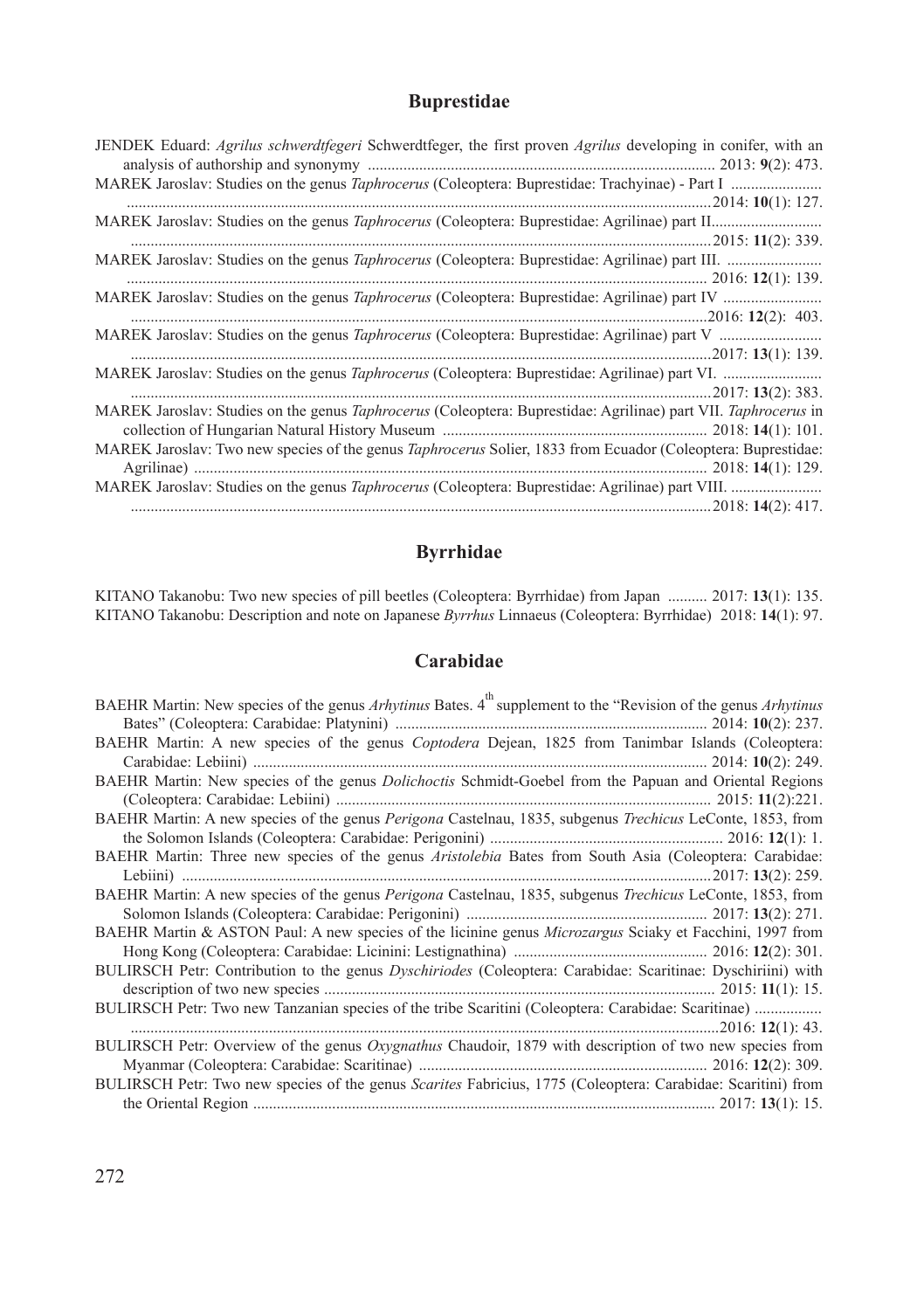BULIRSCH Petr: A revision of the genus *Typhloscaris* Kuntzen, 1914 (Coleoptera: Carabidae: Scaritini). Part 1: Species of the genus in the original sense .................................................................................. 2017: **13**(1): 27. BULIRSCH Petr: Three new species of the genus *Dyschiriodes* (Coleoptera: Carabidae: Scaritinae: Dyschiriini) from the Eastern ........................................................................................................................ 2017: **13**(2): 277. BULIRSCH Petr: Revision of the genus *Afrosyleter* Basilewsky, 1959 (Coleoptera: Carabidae: Scaritinae: Clivinini) with description of three new species ........................................................................................... 2018: **14**(1): 7. BULIRSCH Petr: Three new species of the tribe Dyschiriini (Coleoptera: Carabidae: Scaritinae) from Asia ............ ................................................................................................................................................... 2018: **14**(2): 229. BULIRSCH Petr & MAGRINI Paolo: A new genus *Asioreicheia* gen. nov. and two new species of the subtribe Reicheiina (Coleoptera: Carabidae: Scaritinae) from the Eastern Asia and re-assessment of next two species from the same region .................................................................................................................. 2014: **10**(1): 41. BULIRSCH Petr & MAGRINI Paolo: Four new taxa in the genus *Antireicheia* Basilewsky, 1951, from South Africa (Coleoptera: Carabidae: Scaritinae: Reicheiina) and new findings of known species .............. 2016: **12**(2): 321. BULIRSCH Petr & MAGRINI Paolo: A new species in the genus *Antireicheia* Basilewsky, 1951, from south Africa (Coleoptera: Carabidae: Scaritinae: Reicheiina) and new findings of known species .............. 2018: **14**(2): 237. FELIX Ron & BULIRSCH Per: *Galicioreicheia* gen. nov. (Carabidae: Scaritinae: Clivinini: Reicheiina), a new genus with a new species and subspecies, from Galicia, North West Spain ............................. 2015: **11**(1): 23. HÄCKEL Martin: Notes on Oriental Panagaeini. *Craspedophorus cereus* (MacLeay, 1825) and *Dischissus chaudoiri* Andrewes, 1919, and new status of *Craspedophorus austronesiensis* Häckel et Kirschenhofer, 2014 (Coleoptera: Carabidae) ............................................................................................................ 2015: **11**(2): 237. HÄCKEL Martin: Notes on Oriental Panagaeini 2. *Craspedophorus saundersi* (Chaudoir, 1869), *C. sundaicus*  (Oberthür, 1883), *C. mandarinellus* (Bates, 1892), and description of a new species (Coleoptera: Carabidae) . .....................................................................................................................................................2016: **12**(1): 53. HÄCKEL Martin & FARKAČ Jan: Addenda and corrigenda to Checklist of the subfamily Panagaeinae Hope, 1838 of the World (Coleoptera: Carabidae) ........................................................................................ 2013: **9**(2): 249. HÄCKEL Martin & FARKAČ Jan: Addenda and corrigenda to Checklist of the tribe Broscini Hope, 1838 of the World (Coleoptera: Carabidae) ................................................................................................... 2013: **9**(2): 257. HÄCKEL Martin & FARKAČ Jan: A checklist of the subfamily Anthiinae Bonelli, 1813 of the World (Coleoptera: Carabidae) ................................................................................................................................... 2013: **9**(2): 261. HÄCKEL Martin & KIRSCHENHOFER Erich: A contribution to knowledge of the subfamily Panagaeinae Hope, 1838 from Asia and Australia. Part 1. Revision of the genus *Dischissus* Bates, 1873 (Coleoptera: Carabidae) ... .....................................................................................................................................................2014: **10**(1): 53. HÄCKEL Martin & KIRSCHENHOFER Erich: A contribution to the knowledge of the subfamily Panagaeinae Hope, 1838 from Asia. Part 2. East Palearctic and Oriental species of the genus *Craspedophorus* Hope, 1838, and the genus *Tinoderus* Chaudoir, 1879 (Coleoptera: Carabidae)........................................... 2014: **10**(2): 275. HÄCKEL Martin & SEHNAL Rostislav: Two new species and a new subspecies of the genus *Cychrus* Fabricius, 1794, subgenera *Cychropsis* Boileau, 1901 and *Shuocychropsis* Imura, 2002 (Carabidae: Cychrini) from Sichuan province, central China ............................................................................................... 2014: **10**(2): 393. HOVORKA Oldřich: Two new *Omoglymmius* (*Omoglymmius*) species from Wallacea (Coleoptera: Carabidae: Rhisodini) ................................................................................................................................. 2015: **11**(2): 289. HOVORKA Oldřich: New species of *Galerita* Fabricius, 1801 from Panama (Coleoptera: Carabidae: Galeritini) .. .....................................................................................................................................................2016: **12**(1): 89. HOVORKA Oldřich: Notes on Oriental *Macrocheilus* (Coleoptera: Carabidae: Helluonini) ........ 2016: **12**(2): 353. HOVORKA Oldřich: New *Grouvellina* species from Eastern Madagascar (Coleoptera: Carabidae: Rhysodini). - III ...................................................................................................................................................2016: **12**(2): 357. HOVORKA Oldřich: A new species of *Lesticus* Dejean, 1828 from Indonesia (Coleoptera: Carabidae: Pterostichini) ............................................................................................................................... 2017: **13**(1): 97. HOVORKA Oldřich: Two new species of Rhysodini from Indonesia (Coleoptera: Carabidae) .................................. ....................................................................................................................................................2017: **13**(2): 315. HOVORKA Oldřich: Three new *Galerita* Fabricius, 1801 species (Coleoptera: Carabidae: Galeritini)...................... ....................................................................................................................................................2017: **13**(2): 323. HOVORKA Oldřich: New *Yamatosa* species from China (Coleoptera: Carabidae: Rhysodini) and new distributional records of *Omoglymmius sakuraii* (Nakane, 1973) .................................................................. 2018: **14**(2): 269.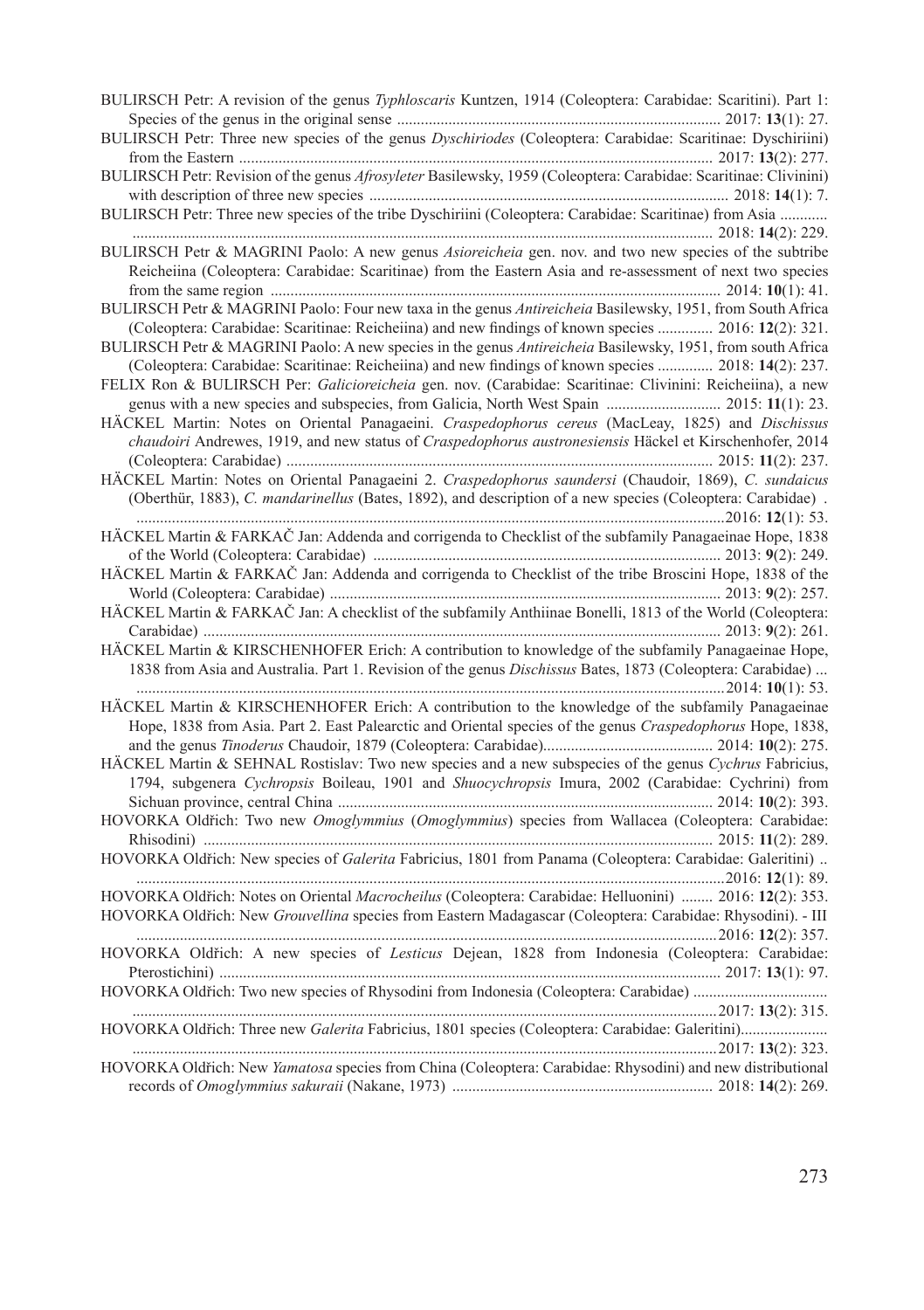| HRDLIČKA Jan: A Contribution to the tribe Brachinini (Coleoptera: Carabidae) - IV. Three new species of the     |
|-----------------------------------------------------------------------------------------------------------------|
|                                                                                                                 |
| HRDLIČKA Jan: Contribution to the tribe Brachinini (Coleoptera: Carabidae) - VI. A new species of genus         |
|                                                                                                                 |
| HRDLIČKA Jan: A contribution to the tribe Brachinini (Coleoptera: Carabidae) - VII. New species and new records |
| of Brachinini from India, Laos, Vietnam and Indonesia, with nomenclatural and taxonomical notes                 |
| $\cdots$ 2017: 13(2): 335.                                                                                      |
| JANAK Jiří & MORAVEC Pavel: A new species and a new record of <i>Neotrechus</i> from Albania (Coleoptera:       |
|                                                                                                                 |
| MORAVEC Jiří: Taxonomic and nomenclatorial revision within the Neotropical genera of the subtribe               |
| Odontocheilina W. Horn in a new sense - 11. The genus <i>Cenothyla</i> Rivalier (Coleoptera: Cicindelidae)      |
|                                                                                                                 |
| MORAVEC Jiří & BRZOSKA David: Taxonomic and nomenclatorial revision within the Neotropical genera of            |
| the subtribe Odontocheilina W. Horn in a new sense - 10. Odontocheila castelnaui species-group (Coleoptera:     |
|                                                                                                                 |
|                                                                                                                 |

# **Cantharidae**

| FANTI Fabrizio: <i>Cantharis rufifrons</i> (Marseul, 1864) bona species (Coleoptera: Cantharidae)  2018: 14(1): 23.        |  |
|----------------------------------------------------------------------------------------------------------------------------|--|
| FANTI Farbrizio: <i>Malthodes meriae</i> sp. nov.: a new fossil <i>Malthodes</i> Kiesenwetter, 1852 from the Eocene Baltic |  |
|                                                                                                                            |  |
| FANTI Farbrizio: A forgotten name: Cantharis subspinosa [Kugelann] in Illiger, 1798 (Coleoptera: Cantharidae)              |  |
|                                                                                                                            |  |

# **Cerambycidae**

| BARSEVSKIS Arvids: A new species of the genus <i>Doliops</i> Waterhouse, 1841 (Coleoptera: Cerambycidae) from      |
|--------------------------------------------------------------------------------------------------------------------|
|                                                                                                                    |
| TICHÝ Tomáš & VIKTORA Petr: Two new species of Lepturini (Coleoptera: Cerambycidae) from Hubei province            |
|                                                                                                                    |
| VIKTORA Petr: A contribution to knowledge of the genus <i>Oligoenoplus</i> Chevrolat, 1863 (Coleoptera:            |
| Cerambycidae: Cerambycinae: Anaglyptini) with descriptions of five new species from the Oriental Region            |
|                                                                                                                    |
| VIKTORA Petr: Contribution to knowledge of the Clytini Mulsant, 1839 and Anaglyptini Lacordaire, 1869              |
| (Coleoptera: Cerambycidae: Cerambycinae) from the Oriental and Australian Regions 2014: 10(1): 205.                |
| VIKTORA Petr: Description of two new species of the genus <i>Polyphida</i> Pascoe, 1869 (Coleoptera: Cerambycidae: |
|                                                                                                                    |
| VIKTORA Petr: Description of new species of the genus Callichromopsis Chevrolat, 1863 (Coleoptera:                 |
| Cerambycidae: Cerambycinae: Compsocerini) from Peninsular Malaysia  2015: 11(1): 189.                              |
| VIKTORA Petr: <i>Demonax magus</i> sp. nov. from Malaysia (Coleoptera: Cerambycidae: Cerambycinae: Clytini)        |
|                                                                                                                    |
| VIKTORA Petr & LIN Mei-ying: Description of a new species of the genus Linda Thomson, 1864, subgenus               |
| Dasylinda Thomson, 1868 (Coleoptera: Cerambycidae: Lamiinae: Phytoeciini) from Peninsular Malaysia                 |
|                                                                                                                    |
| VIKTORA Petr & LIU Bin: Two new species of Rhondia Gahan, 1906 from China (Coleoptera: Cerambycidae:               |
|                                                                                                                    |
| VIKTORA Petr & TICHÝ Tomáš: A contribution to knowledge of the Rhaphuma sulphurea species group                    |
|                                                                                                                    |
| VIKTORA Petr & TICHÝ Tomáš: Description of a new species of the genus Euseboides Gahan, 1893 (Coleoptera:          |
|                                                                                                                    |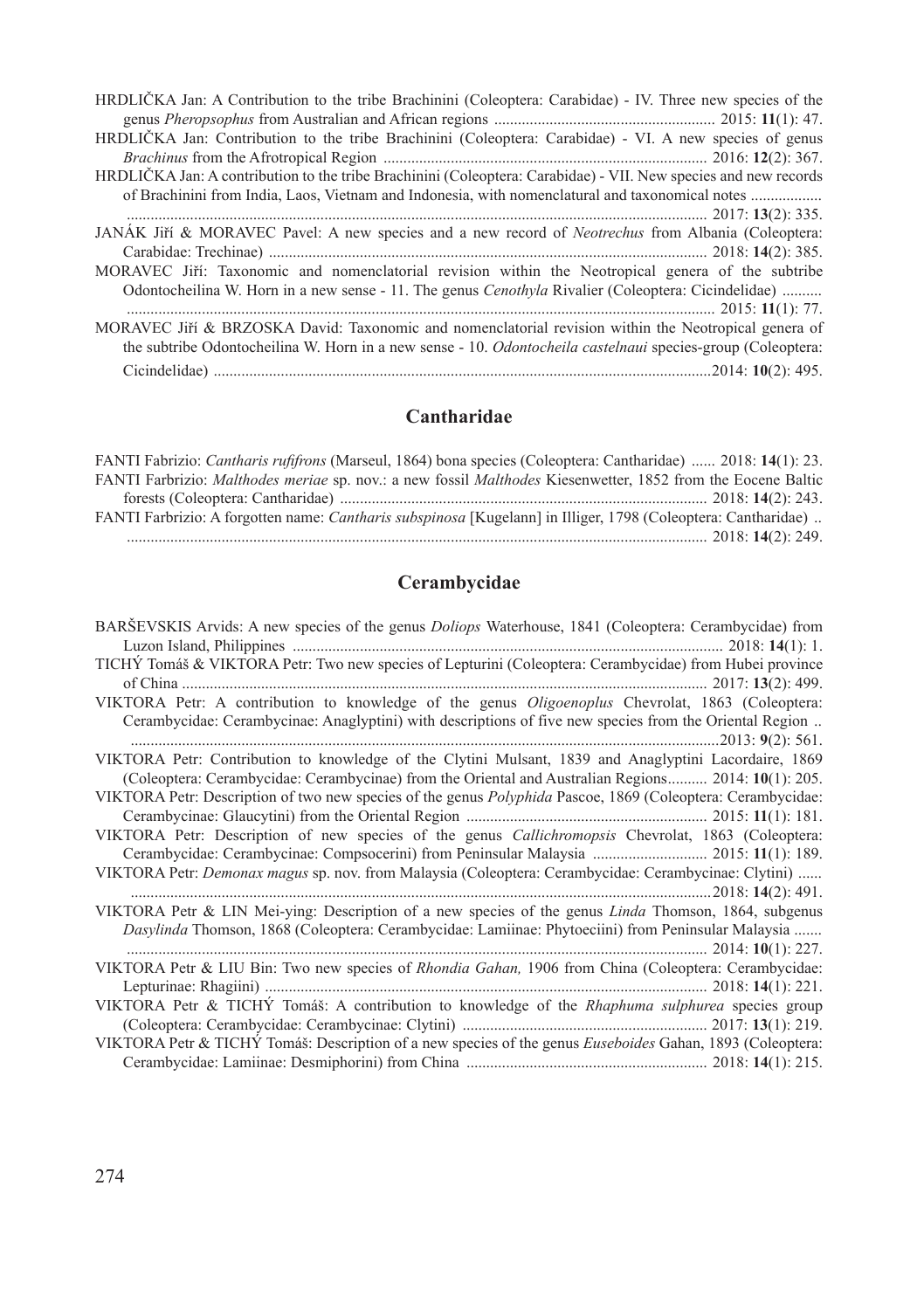# **Chrysomelidae**

| BEZDĚK Jan: Revision of the genus <i>Hesperopenna</i> Medvedev et Dang, 1981 (Coleoptera: Chrysomelidae:   |  |
|------------------------------------------------------------------------------------------------------------|--|
|                                                                                                            |  |
| BEZDĚK Jan: Four new species of Galerucinae (Coleoptera: Chrysomelidae) from Malaysia and Indonesia        |  |
|                                                                                                            |  |
| ŘÍHA Martin & BEZDĚK Jan: Checklist of Slovak seed-beetles (Coleoptera: Chrysomelidae: Bruchinae) with the |  |
|                                                                                                            |  |

# **Coccinellidae**

| KITANO Takanobu: A new species of the genus <i>Rodolia</i> Mulsant, 1850 from Japan (Coleoptera: Coccinellidae:  |  |
|------------------------------------------------------------------------------------------------------------------|--|
|                                                                                                                  |  |
| KITANO Takanobu: Taxonomic notes on the genus <i>Egleis</i> Mulsant, 1850 and a description of a new subgenus in |  |
|                                                                                                                  |  |

## **Cleridae**

ŠTRBA Milan: A new species of the genus *Callimerus* Gorham from Laos (Coleoptera: Cleridae: Hydnocerinae) . ...................................................................................................................................................2014: **10**(2): 611.

# **Curculionidae**

## **Dermestidae**

| HAVA Jiři: Paranovelsis venezuelae sp. nov., a new species from Venezuela (Coleoptera: Dermestidae)                    |
|------------------------------------------------------------------------------------------------------------------------|
|                                                                                                                        |
|                                                                                                                        |
|                                                                                                                        |
| HÁVA Jiří: A new species of the genus Ranolus (Blair, 1929) from Thailand (Coleoptera: Dermestidae: Orphilinae:        |
|                                                                                                                        |
| HÁVA Jiří: A contribution to knowledge of the Dermestidae (Coleoptera) from Western Sahara . 2014: 10(2): 409.         |
| HAVA Jiří: Designations of neotypes in the genus <i>Anthrenus</i> Geoffroy, 1762 for three species described from Iraq |
|                                                                                                                        |
| HÁVA Jiří: Review of Dermestidae (Coleoptera: Bostrichiformia) deposited in the Museo Civico di Scienze                |
|                                                                                                                        |
| HAVA Jiří: Contribution to the knowledge of <i>Thorictus</i> Germar, 1834 from the Middle East (Coleoptera:            |
|                                                                                                                        |
| HAVA Jiří: Contribution to the knowledge of Evorinea from East Palaearctic and Oriental Regions (Coleoptera:           |
|                                                                                                                        |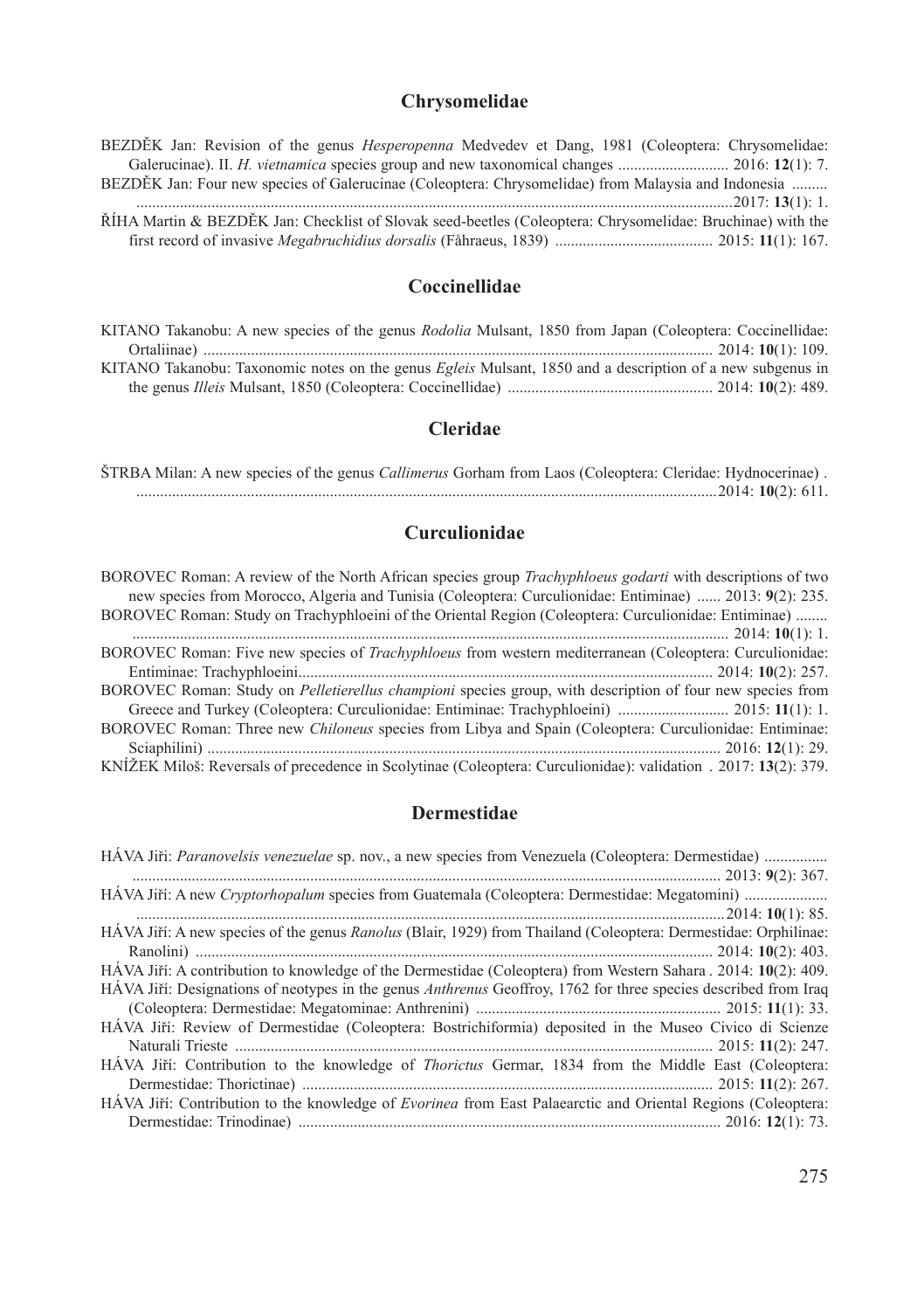| HÁVA Jiří: A contribution to the knowledge of Anthrenus Geoffroy, 1762 from Yemen and Socotra Island          |
|---------------------------------------------------------------------------------------------------------------|
| HÁVA Jiří: Contribution to the knowledge of Dermestidae (Coleoptera) deposited in Naturhistorisches Museum    |
|                                                                                                               |
| HÁVA Jiří: Contribution to the knowledge of Dermestidae (Coleoptera) deposited in Senckenberg Deutsches       |
| HÁVA Jiří: Contribution to the knowledge of Dermestidae (Coleoptera) deposited in Museum National d'Histoire  |
|                                                                                                               |
| HÁVA Jiří: Contribution to the knowledge of Dermestidae (Coleoptera) from Australia - Part 3. Revision of the |
|                                                                                                               |
| HÁVA Jiří: Anthenus (Anthrenus) almatyensis sp. nov. from Kazakhstan (Coleoptera: Dermestidae: Megatominae)   |
| HÁVA Jiří: Contribution to the knowledge of Thorictus Germar, 1834 from the Middle East (Coleoptera:          |
|                                                                                                               |
| HÁVA Jiří & AHMED Zubair: A new species of the genus Anthrenus from Pakistan (Coleoptera: Dermestidae:        |
|                                                                                                               |
| HÁVA Jiří & ALONSO-ZARAZAGA Miguel Angel: Bruchus undatus (Fabricius, 1787), a member of the genus            |
|                                                                                                               |
| HÁVA Jiří & DAMGAARD Anders L.: Attagenus lundi sp. nov. from Cretaceous Burmese amber (Coleoptera:           |
|                                                                                                               |
| HÁVA Jiří, HERRMANN Andreas & KADEJ Marcin: New faunistic records and remarks of Dermestidae                  |
|                                                                                                               |
| HERRMANN Andreas & HÁVA Jiři: A new species of the genus Dermestes Linnaeus, 1758 (Coleoptera:                |
|                                                                                                               |
| HERRMANN Andreas & HÁVA Jiří: Description of two new species of the genus Attagenus Latreille, 1802 from      |
|                                                                                                               |
| HERRMANN Andreas & HÁVA Jiří: Trogoderma burgai sp. nov., a new species from Peru (Coleoptera:                |
|                                                                                                               |
| HERRMANN Andreas & HÁVA Jiří: Trogoderma burgai Herrmann et Háva, 2017, corrigendum of figures                |
|                                                                                                               |
| HERRMANN Andreas & HÁVA Jiří: Description of a new Orphinus Motschulsky, 1858 from India (Coleoptera:         |
|                                                                                                               |
| HERRMANN Andreas & HÁVA Jiří: A new species of the genus Hemirhopalum Sharp, 1902 (Coleoptera:                |
|                                                                                                               |
| HERRMANN Andreas, HÁVA Jiří & KADEJ Marcin: A new genus and a new species of Dermestidae (Coleoptera:         |
|                                                                                                               |
| HERRMANN Andreas, HÁVA Jiří & KADEJ Marcin: Cryptorhopalum rubromaculatum sp. nov., a new species             |
|                                                                                                               |
| HERRMANN Andreas, HÁVA Jiří & KADEJ Marcin: Description of two new species of the genus Cryptorhopalum        |
|                                                                                                               |
| HERRMANN Andreas, KADEJ Marcin & HÁVA Jiří: Contribution to the knowledge of genus Attagenus                  |
| (Coleoptera: Dermestidae) from South Africa. The complex of Attagenus capensis with description of five new   |
| KITANO Takanobu: Description of a new genus Jiriella gen. nov. for Orphinus thailandicus Háva, 2012           |
|                                                                                                               |
| KITANO Takanobu & HÁVA Jiří: A new species of the genus Orphinus Motschulsky, 1858 (Coleoptera:               |
|                                                                                                               |
| ZHONGPING Xiong, HÁVA Jiří & YONGZHI Pan: A new species of the genus Trogoderma Dejean, 1821 from             |
|                                                                                                               |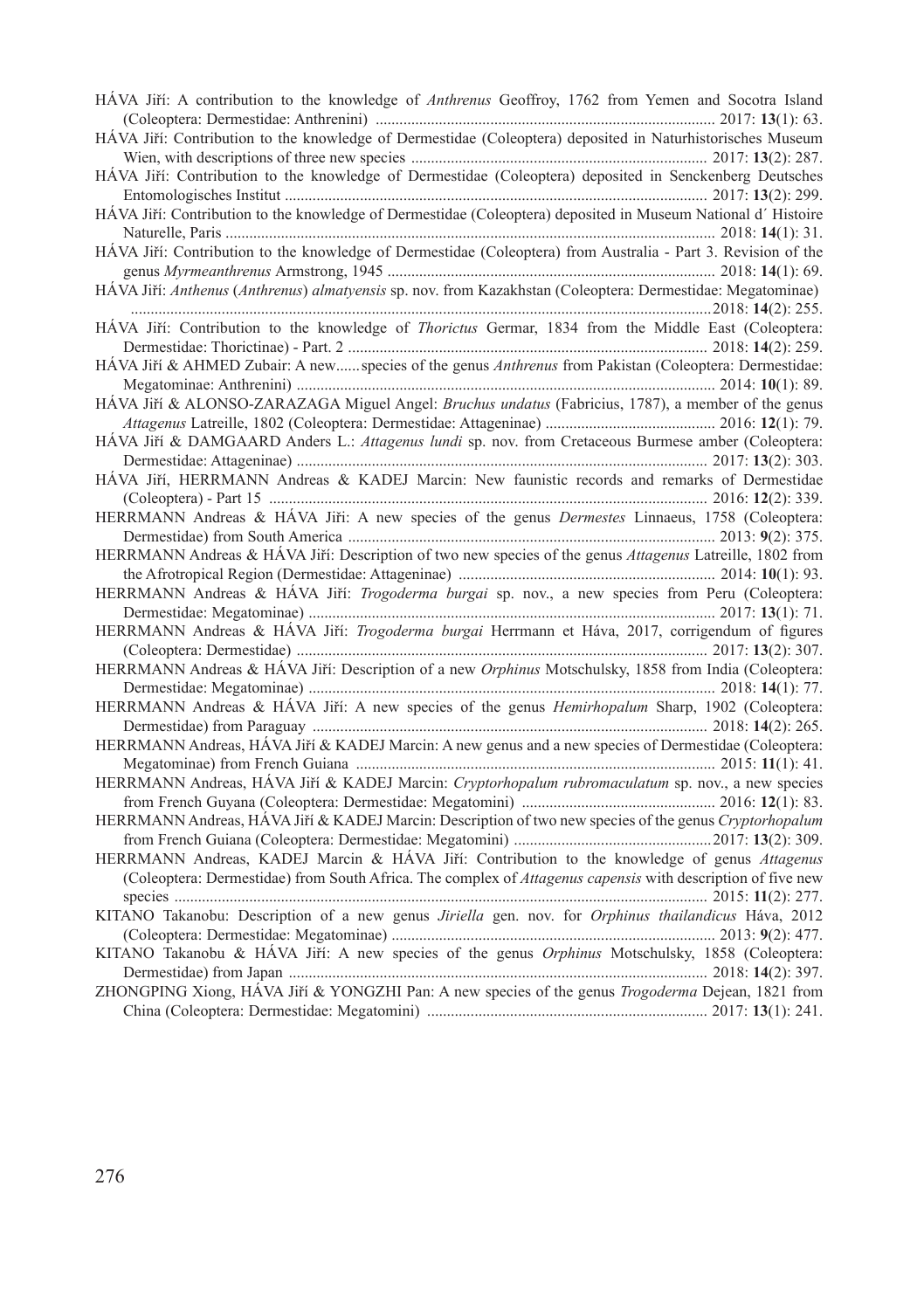### **Derodontidae**

|  |  |  |  |  |  |  |  | HÁVA Jiři: <i>Laricobius ludmilae</i> sp. nov., a new species from China (Coleoptera: Derodontidae: Laricobiinae) |  |
|--|--|--|--|--|--|--|--|-------------------------------------------------------------------------------------------------------------------|--|
|  |  |  |  |  |  |  |  |                                                                                                                   |  |

#### **Jacobsoniidae**

HÁVA Jiří: Updated world catalogue of the family Jacobsoniidae (Coleoptera: Derodontoidea) .. 2016: **12**(2): 345.

#### **Leiodidae**

| MORAVEC Josef: Recent records of Remyella propiformis A. Winkler, 1933 (Coleoptera: Leiodidae: Cholevinae:        |
|-------------------------------------------------------------------------------------------------------------------|
|                                                                                                                   |
| SVEC Zdeněk: A contribution to the knowledge of the <i>Colenisia</i> Fauvel, 1902 species (Coleoptera: Leiodidae: |
|                                                                                                                   |
| SVEC Zdeněk: New Agathidium Panzer, 1797 species (Coleoptera: Leiodidae: Leiodinae) from China without or         |
| ŠVEC Zdeněk: Six new species of Pseudcolenis Reitter, 1884 from China (Coleoptera: Leiodidae: Leiodinae).         |
|                                                                                                                   |
| ŠVEC Zdeněk: New Agathidium Panzer, 1797 (Coleoptera: Leiodidae: Leiodinae) from China without or with            |
|                                                                                                                   |
| ŠVEC Zdeněk: Three new Chinese species of Pseudcolenis Reitter, 1884 (Coleoptera: Leiodidae: Leiodinae)           |
|                                                                                                                   |
| ŠVEC Zdeněk: Phaneropella (Hittitia) kociani sp. nov. (Coleptera: Leiodidae: Cholevinae: Leptodirini) from        |
|                                                                                                                   |
| SVEC Zdeněk: Contribution to the knowledge of Chinese species of the genus <i>Agathidium</i> Panzer, 1797         |
| ŠVEC Zdeněk: Contribution to the knowledge of Chinese species of the genus Agathidium Panzer, 1797 (Coleoptera:   |
| SVEC Zdeněk: Gelae californica sp. nov. from California (Coleoptera: Leiodidae: Leiodinae)  2018: 14(1): 193.     |
| SVEC Zdeněk: <i>Leiodes armeniaca</i> sp. nov., new European species of the family Leiodidae (Coleoptera) and new |
| SVEC Zdeněk: New Palaearctic species of the genus <i>Leiodes</i> Latreille, 1796 (Coleoptera: Leiodidae) with     |
|                                                                                                                   |

## **Mordellidae**

HORÁK Jan & FARKAČ Jan: Descriptions of six new species with *Ophthalmomorda* gen. nov. from Southeastern Asia (Coleoptera: Mordellidae) .................................................................................................. 2017: **13**(1): 75.

## **Phalacridae**

ŠVEC Zdeněk: *Phalacrus kaboureki* sp. nov. (Coleoptera: Phalacridae) from Indonesia ..............2017: **13**(1): 203.

### **Ptiliidae**

SÖRENSSON Mikael: The Palaearctic catalogue of Ptiliidae (Insecta: Coleoptera) - corrections and additions to nomenclature and distribution records, with notes on taxic diversity and distribution patterns .......................... .................................................................................................................................................... 2016: **12**(1): 251.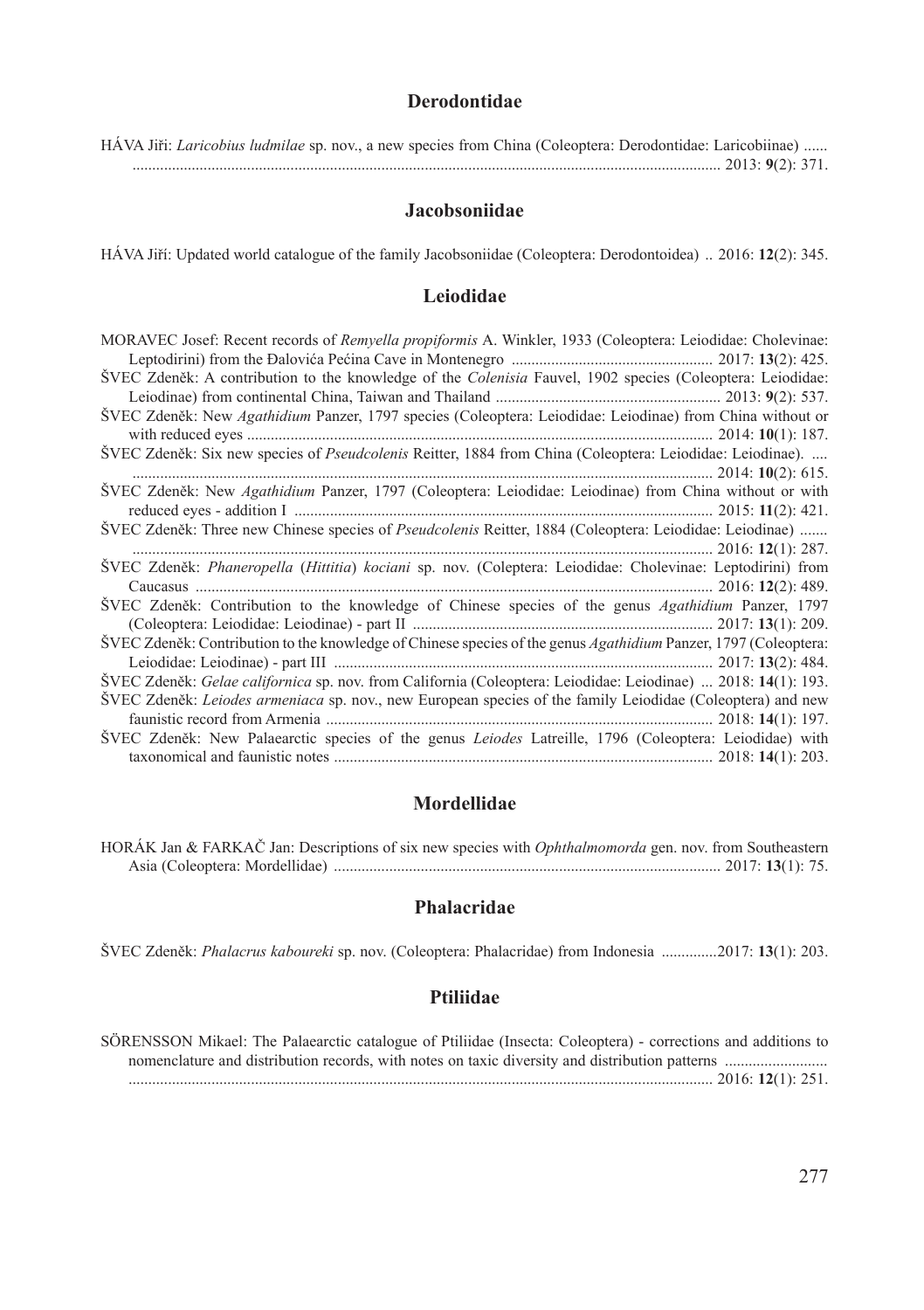# **Ptinidae**

| ZAHRADNIK Petr: Ernobius kadleci sp. nov. - a further new species from Cyprus (Coleoptera: Bostrichoidea:     |
|---------------------------------------------------------------------------------------------------------------|
|                                                                                                               |
| ZAHRADNÍK Petr: A review of Ptinidae (Coleoptera: Bostrichoidea) of Socotra Island  2015: 11(1): 197.         |
| ZAHRADNÍK Petr: A new species of the genus Ernobius C. G. Thomson, 1859 from Iran (Coleoptera: Bostrichoidea: |
|                                                                                                               |
| ZAHRADNIK Petr: Six new Palaearctic Ptinidae (Coleoptera: Bostrichoidea)  2017: 13(1): 233.                   |
| ZAHRADNIK Petr: Ptinomorphus kratkyi sp. nov. - a new species from Europe (Coleoptera: Bostrichoidea:         |
|                                                                                                               |
| ZAHRADNÍK Petr & HÁVA Jiří: New Ptinidae (Coleoptera: Bostrichoidea) from Baltic amber with a list of known   |
|                                                                                                               |
| ZAHRADNÍK Petr & HÁVA Jiří: Cavoptinus luzonicus sp. nov., a new species from The Philippines (Coleoptera:    |
|                                                                                                               |

# **Scarabaeidae**

| JAKL Stanislav: A contribution to knowledge of genus <i>Ischiopsopha</i> Gestro, 1874 with descriptions of new species  |
|-------------------------------------------------------------------------------------------------------------------------|
|                                                                                                                         |
| JÁKL Stanislav: First record of Morokia Janson, 1905 outside of New Guinea Island with description of a new             |
|                                                                                                                         |
| JAKL Stanislav: Contribution to the fauna of <i>Taenioderini</i> with descriptions of five new species and two new      |
|                                                                                                                         |
| JÁKL Stanislav: Contribution to knowledge of Cosmiomorpha (Microcosmiomorpha) Mikšič, 1977 (Coleoptera:                 |
| Scarabaeidae: Cetoniinae: Goliathini) with the descriptions of three new species  2014: 10(2): 465.                     |
| JAKL Stanislav: A review of Indochinese species of <i>Coenochilus</i> Schaum, 1841 (Coleoptera: Scarabaeidae:           |
|                                                                                                                         |
| JAKL Stanislav: Cetonia (Sakaiana subgen. nov.) annamitica sp. nov. from South Vietnam (Coleoptera:                     |
|                                                                                                                         |
| JAKL Stanislav: Two new species of Ischiopsopha (s. str.) Gestro, 1874 from tiny, isolated islands of eastern part      |
|                                                                                                                         |
| JÁKL Stanislav: Philistina (Demba subgen. nov.) arunachalensis sp. nov. of the genus Philistina MacLeay, 1838 in        |
|                                                                                                                         |
| JÁKL Stanislav: A contribution to study of <i>Digenethle</i> Thomson, 1877 with description of new species (Coleoptera: |
|                                                                                                                         |
| JÁKL Stanislav: A contribution to knowledge of Moluccan species of Caloglycyphana Mikšič, 1968 (Coleoptera:             |
|                                                                                                                         |
| JÁKL Stanislav: Cetoniine beetles of the Indonesian Lesser Sundas (Coleoptera: Scarabaeidae: Cetoniinae)                |
|                                                                                                                         |
| JÁKL Stanislav & LEGRAND Jean-Philippe: New species of Ixorida J. Thomson from south Vietnam (Coleoptera:               |
|                                                                                                                         |
| JÁKL Stanislav & ZÍDEK Jiří: Review of the oryctoderine genus Onychionyx Arrow, with description of a new               |
|                                                                                                                         |
| KRAL David: Agrilinus monikae sp. nov. (Coleoptera: Scarabaeidae: Aphodiinae) from the Tibetan plateau,                 |
| KRÁL David, MALÝ Vladislav & SCHNEIDER Jan: Descriptions of four new Enoplotrupes (Coleoptera:                          |
|                                                                                                                         |
| KRÁL David, MENCL Ladislav & RAKOVIČ Miloslav: Notes on possible existence of the genus <i>Blackburneus</i> in          |
|                                                                                                                         |
| KRÁL David, RAKOVIČ Miloslav & MENCL Ladislav: Two new species of the genus Gilletianus Balthasar                       |
|                                                                                                                         |
|                                                                                                                         |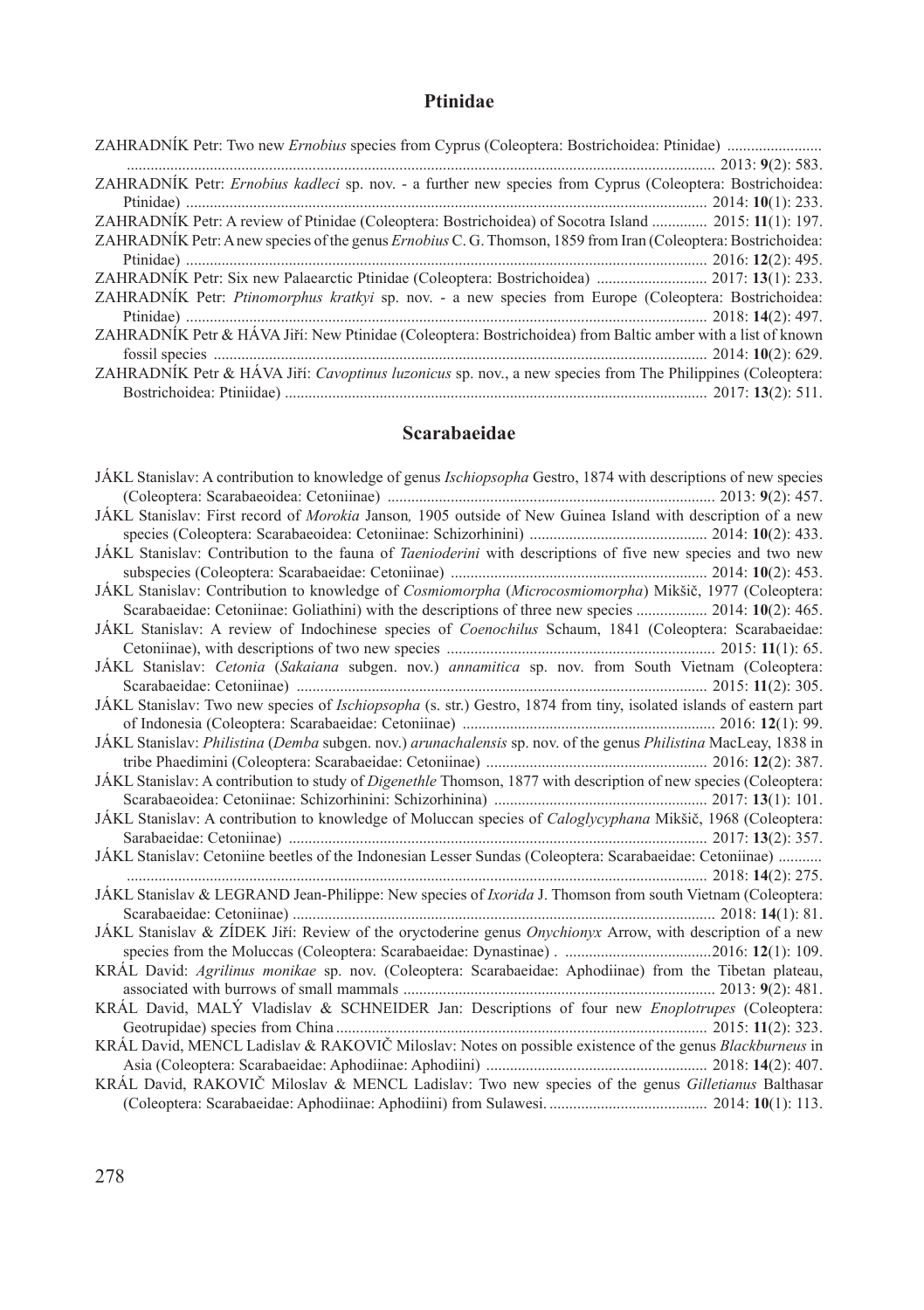| KRÁL David, RAKOVIČ Miloslav & MENCL Ladislav: Odontoxyomus denticlypeatus, a new genus and new                   |
|-------------------------------------------------------------------------------------------------------------------|
|                                                                                                                   |
| KRÁL David, RAKOVIČ Miloslav & MENCL Ladislav: Two new species of Aphodiini from China (Coleoptera:               |
|                                                                                                                   |
| KRÁL David, RAKOVIČ Miloslav & MENCL Ladislav: Orammoecius, a new genus for four new Asian species                |
| of the tribe Aphodiini (Coleoptera: Scarabaeidae: Aphodiinae: Aphodiini)  2016: 12(1): 117.                       |
| KRÁL David, RAKOVIČ Miloslav & MENCL Ladislav: Pleuraphodius arabiaefelicis sp. nov. from                         |
|                                                                                                                   |
| MENCL Ladislav, RAKOVIČ Miloslav & KRÁL David: A new species of the genus Rhyparus (Coleoptera:                   |
| Scarabaeidae: Aphodiinae: Rhyparini) from the Oriental Region having an accessory costa on each elytron           |
| MINKINA Łukasz: Three new species of Oxyomus Dejean, 1833 (Scarabaeidae: Aphodiini) from the Oriental             |
|                                                                                                                   |
| MINKINA Łukasz: A new species of the genus Rhyparus Westwood, 1843 (Scarabaeidae: Aphodiinae) from                |
|                                                                                                                   |
| MINKINA Łukasz: Karolinella karolinaezuzannae, a new genus and new species from China (Coleoptera:                |
|                                                                                                                   |
| MINKINA Łukasz: A new species of the genus Planolinellus Dellacasa M. & Dellacasa G., 2005 (Scarabaeidae:         |
|                                                                                                                   |
| MINKINA Łukasz: Trichioaparammoecius angusi, a new genus and new species from China (Coleoptera:                  |
|                                                                                                                   |
| MINKINA Łukasz: A new species of the genus Oxyomus Dejean, 1833 from Thailand (Coleoptera: Scarabaeidae:          |
|                                                                                                                   |
| MINKINA Lukasz & MENCL Ladislav: A new species of the genus Trichonotulus Bedel, 1911 from Malaysia               |
|                                                                                                                   |
| MINKINA Łukasz, MENCL Ladislav & BELLMANN Alex: A new species of the genus Sybacodes Fairmaire, 1896              |
|                                                                                                                   |
| RAKOVIČ Miloslav, KRÁL David & MENCL Ladislav: A second species of the genus Pittinius (Coleoptera:               |
|                                                                                                                   |
| RAKOVIČ Miloslav, KRÁL David & MENCL Ladislav: Three possibly allied species of the genus Rhyssemus               |
| occurring in southern areas of the Arabian Peninsula and exerting affinity to the East-African fauna (Coleoptera: |
|                                                                                                                   |
| RAKOVIČ Miloslav, KRÁL David & MENCL Ladislav: A revision of Trichaphodius species from the Indian                |
|                                                                                                                   |
| RAKOVIČ Miloslav, KRÁL David & MENCL Ladislav: A review of Rhyssemodes species from China and                     |
|                                                                                                                   |
| RAKOVIČ Miloslav & MENCL Ladislav: A second species of the genus Trichiopsammobius Petrovitz, 1963                |
|                                                                                                                   |
| RAKOVIČ Miloslav, MENCL Ladislav & KRÁL David: Odontolochus lackneri sp. nov. from Angola (Coleoptera:            |
|                                                                                                                   |
| RAKOVIČ Miloslav, MENCL Ladislav & KRÁL David: Rhyssemus rajasthani sp. nov. (Coleoptera: Scarabaeidae:           |
|                                                                                                                   |
| RAKOVIČ Miloslav, MENCL Ladislav & KRÁL David: Two new species of the genus Leiopsammodius                        |
| (Coleoptera: Scarabaeidae: Aphodiinae: Psammodiini) from the Afrotropical Region  2017: 13(2): 475.               |
| RAKOVIČ Miloslav, MENCL Ladislav & KRÁL David: Studies on types in the genus Rhyssemus. 3. R. rotschildi          |
|                                                                                                                   |
| RAKOVIČ Miloslav, MENCL Ladislav & KRÁL David: Studies on types in the genus Rhyssemus. 6. Rhyssemus              |
| procerus Petrovitz, 1973 (Coleoptera: Scarabaeidae: Aphodiinae: Psammodiini)  2018: 14(2): 479.                   |
|                                                                                                                   |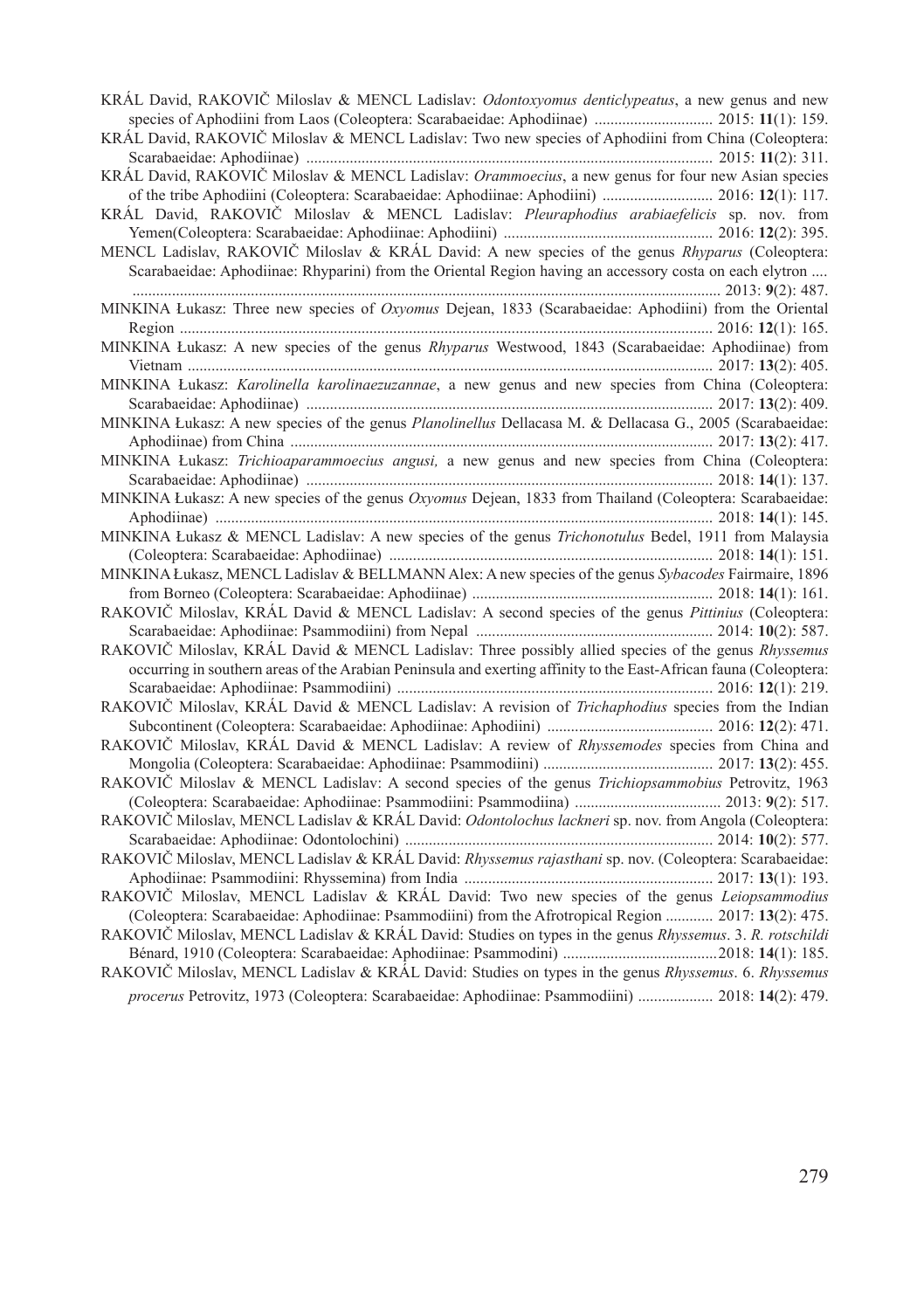# **Staphylinidae**

| GEISER Michael & BARCLAY Maxwell V. L.: A replacement name for <i>Philonthus colius</i> Hromádka, 2016                |
|-----------------------------------------------------------------------------------------------------------------------|
| HROMÁDKA Lubomir: Revision of Afrotropical species of the <i>Philonthus politus</i> species group (Coleoptera:        |
|                                                                                                                       |
| HROMADKA Lubomír: A new species of the genus Gabronthus from the Afrotropical Region (Coleoptera:                     |
|                                                                                                                       |
| HROMADKA Lubomír: Six new species of the genus Philonthus from the Afrotropical Region (Coleoptera:                   |
|                                                                                                                       |
| HROMÁDKA Lubomír: Mentophilonthus ciconia sp. nov. (Coleoptera: Staphylinidae: Philonthina) from Ivory                |
|                                                                                                                       |
| HROMÁDKA Lubomír: New species of the genus Philonthus from Tanzania (Coleoptera: Staphylinidae:                       |
| Philonthini) $\ldots$ 2015: 11(1): 59.                                                                                |
| HROMÁDKA Lubomír: New species of the Philonthina from the Afrotropical region (Coleoptera: Staphylinidae:             |
|                                                                                                                       |
|                                                                                                                       |
| HROMÁDKA Lubomír: Two new species of the genus Gabrius from the Afrotropical Region (Coleoptera:                      |
|                                                                                                                       |
| HROMÁDKA Lubomír: Six new Philonthini from the Afrotropical Region (Coleoptera: Staphylinidae:                        |
|                                                                                                                       |
| HROMÁDKA Lubomír: Two new species of the genus Gabronthus from the Afrotropical Region (Coleoptera:                   |
| JANÁK Jiří: New species and new records of Staphylinidae from Reunion Island (Coleoptera: Staphylinidae)              |
| 2014:10(2):465.                                                                                                       |
|                                                                                                                       |
| 2017:13(2):367.                                                                                                       |
|                                                                                                                       |
| $\frac{1}{2018}$ ; 14(1): 89.                                                                                         |
| JANÁK Jiří: Paratolmerus kleebergi sp. nov. from Thailand (Coleoptera: Staphylinidae: Staphylinini:                   |
|                                                                                                                       |
| SMETANA Aleš: A remarkable new species of the genus Quedius, Stephens, 1829 Subgenus Microsaurus Dejean,              |
|                                                                                                                       |
| SMETANA Aleš: Contribution to the knowledge of the Quediina (Coleoptera: Staphylinidae: Staphylinini) of              |
| China. Part 45. Genus Quedius Stephens, 1829. Subgenus Microsaurus Dejean, 1833. Section 21                           |
|                                                                                                                       |
| SMETANA Aleš: Fifth contribution to the knowledge of the Chinese species of the genus Trigonodemus LeConte,           |
|                                                                                                                       |
|                                                                                                                       |
| SMETANA Aleš: Contributions to the knowledge of the Quediina (Coleoptera: Staphylinidae: Staphylinini) of             |
|                                                                                                                       |
| SMETANA Aleš: Contributions to the knowledge of the Quediini (Coleoptera: Staphylinidae: Staphylinini) of             |
|                                                                                                                       |
|                                                                                                                       |
| SMETANA Aleš: Contributions to the knowledge of the Quediina(Coleoptera: Staphylinidae: Staphylinini) of              |
|                                                                                                                       |
| SMETANA Aleš: Contributions to the knowledge of the Quediina (Coleoptera: Staphylinidae: Staphylinini) of             |
|                                                                                                                       |
| SMETANA Aleš: Contributions to the knowledge of the Quediina (Coleoptera: Staphylinidae: Staphylinini) of             |
|                                                                                                                       |
| SMETANA Aleš: Contributions to the knowledge of the <i>Staphylinus</i> -complex of China. (Coleoptera: Staphylinidae: |
| Staphylinini). Part 27. The genus Sphaerobulbus Smetana, 2003, section 5  2016: 12(1): 235.                           |
| SMETANA Aleš: Ocypus fulvipes Ménétriés, 1849, a misrecorded and misunderstood species (Coleoptera:                   |
|                                                                                                                       |
|                                                                                                                       |
| SMETANA Aleš: The identity of Staphylinus (Tasgius) antennalis Cameron, 1932 (Coleoptera: Staphylinidae:              |
|                                                                                                                       |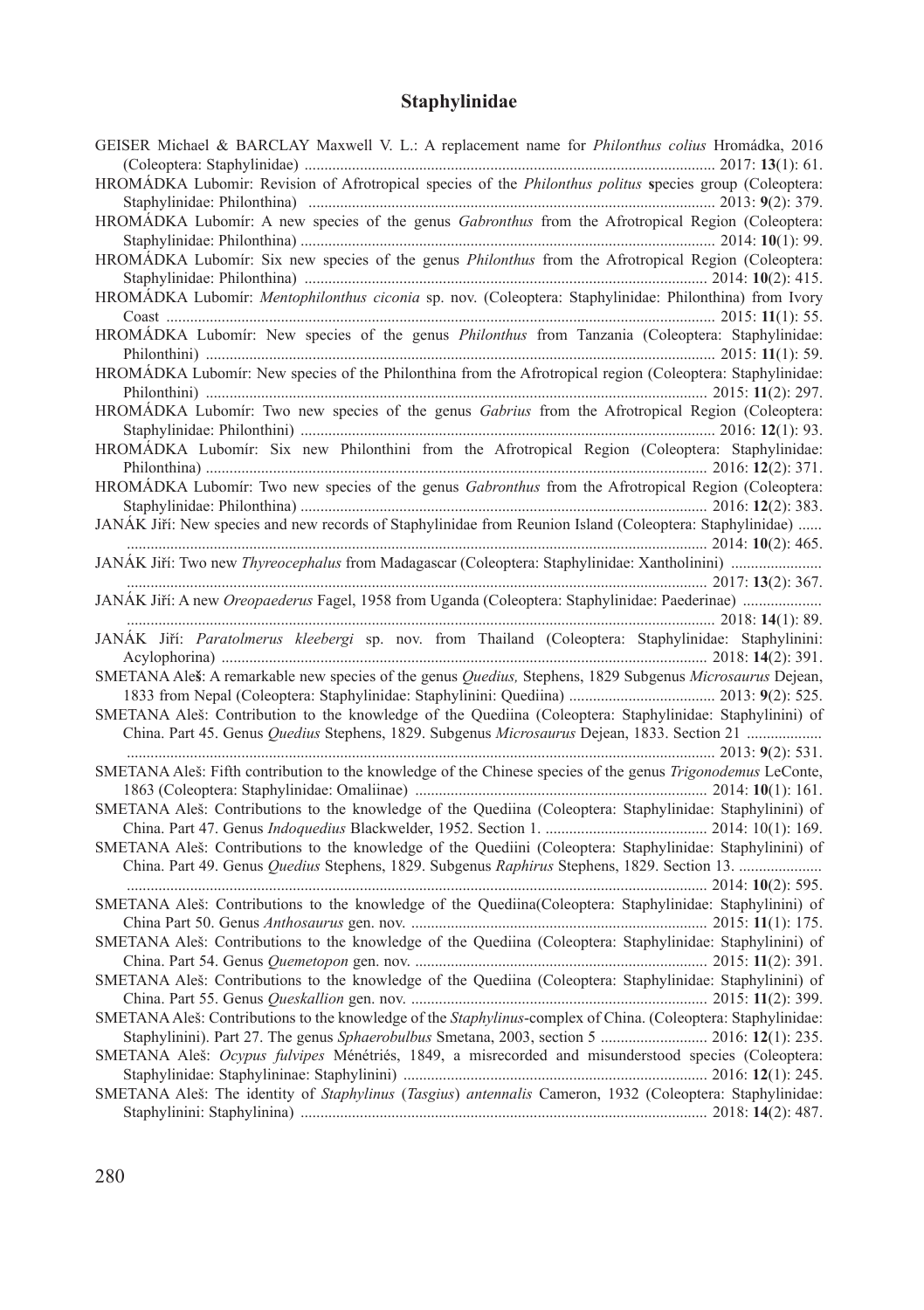# **Synchroidae**

KONVIČKA Ondřej & HSIAO Yun: A description of *Synchroa ruzzieri* sp. nov. from China (Coleoptera: Tenebrionoidea: Synchroidae), with a key to the world fauna of Synchroidae ........................ 2018: **14**(2): 401.

### **Tenebrionidae**

| NOVÁK Vladimír: New genera of Alleculinae (Coleoptera: Tenebrionidae: Alleculinae: Gonoderina) from           |
|---------------------------------------------------------------------------------------------------------------|
|                                                                                                               |
| NOVÁK Vladimír: Two new species of Jaklia Novak (Coleoptera: Tenebrionidae: Alleculinae) from Thailand        |
|                                                                                                               |
| NOVÁK Vladimír: New genera of Alleculinae (Coleoptera: Tenebrionidae) from Palaearctic Region. Part I -       |
|                                                                                                               |
| NOVÁK Vladimír: Revision of the genus Liodocistela Pic, 1930 stat. nov. (Coleoptera: Tenebrionidae:           |
|                                                                                                               |
| NOVÁK Vladimír: New species of the genus Microsthes Novák, 2011 (Coleoptera: Tenebrionidae: Alleculinae)      |
|                                                                                                               |
| NOVÁK Vladimír: New genera of Alleculinae (Coleoptera: Tenebrionidae) from Palaearctic and Oriental Regions.  |
|                                                                                                               |
| NOVÁK Vladimír: New genera of Alleculinae (Coleoptera: Tenebrionidae) from Palaearctic and Oriental Regions.  |
|                                                                                                               |
| NOVÁK Vladimír: New species of Jaklia Novák, 2010 from Thailand (Coleoptera: Tenebrionidae: Alleculinae)      |
|                                                                                                               |
| NOVÁK Vladimír: New Hymenalia species (Coleoptera: Tenebrionidae: Alleculinae) from China and Oriental        |
|                                                                                                               |
| NOVÁK Vladimír: Contribution to the knowledge of the genus Asiomira Dubrovina, 1973 stat. nov. (Coleoptera:   |
|                                                                                                               |
| NOVÁK Vladimír: New species of the genus Pseudohymenalia Novák (Coleoptera: Tenebrionidae: Alleculinae:       |
|                                                                                                               |
| NOVÁK Vladimír: New genera of Alleculinae (Coleoptera: Tenebrionidae: Alleculinae: Alleculini) from the       |
|                                                                                                               |
| NOVÁK Vladimír: New Podonta Solier species (Coleoptera: Tenebrionidae: Alleculinae) from the Palaearctic      |
|                                                                                                               |
| NOVÁK Vladimír: New genera of Alleculinae (Coleoptera: Tenebrionidae) from Oriental Region VI - Ksukolcula    |
|                                                                                                               |
| NOVÁK Vladimír: A review of the genus Palpichara Borchmann, 1932 (Coleoptera: Tenebrionidae: Alleculinae)     |
|                                                                                                               |
| NOVÁK Vladimír: New species and nomenclatory acts in Alleculini (Coleoptera: Tenebrionidae: Alleculinae) from |
|                                                                                                               |
| NOVÁK Vladimír: Pseudocistela ornata sp. nov. from Laos and new nomenclatory acts in Gonoderini (Coleoptera:  |
|                                                                                                               |
| NOVÁK Vladimír: New genera of Alleculinae (Coleoptera: Tenebrionidae: Alleculinae: Alleculini) from the       |
|                                                                                                               |
| NOVÁK Vladimír: New genera of Alleculinae (Coleoptera: Tenebrionidae: Alleculinae: Alleculini) from the       |
|                                                                                                               |
| NOVÁK Vladimír: New genera of Alleculinae (Coleoptera: Tenebrionidae: Alleculinae: Alleculini) from the       |
|                                                                                                               |
| NOVÁK Vladimír: New genera of Alleculinae (Coleoptera: Tenebrionidae) from Palaearctic and Oriental Regions   |
|                                                                                                               |